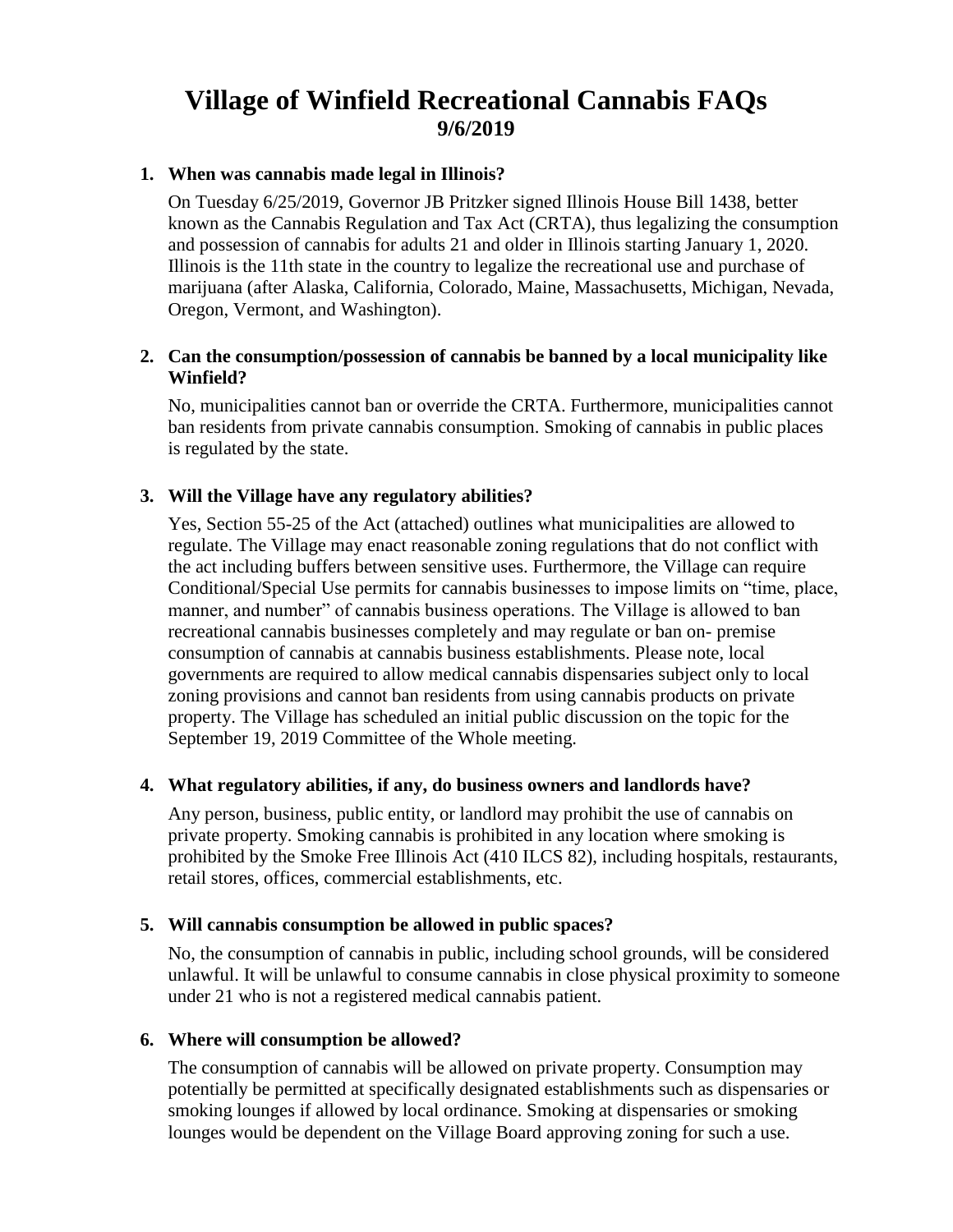## **7. Who can legally purchase and consume cannabis?**

As a result of the new State legislation, the consumption of cannabis as of 1/1/2020, will be treated similarly to that of the consumption of alcohol with any Illinois resident, or non-resident, ages 21 or over, now being able to purchase and consume cannabis.

#### **8. How much cannabis may an individual possess?**

Illinois residents may possess up to:

- 30 grams, or just over one ounce of "flower"
- 5 grams of cannabis concentrate
- 500 milligrams of THC the chemical that makes users high in a cannabis infused product such as gummies, candy, other consumable products (referred to as "edibles"), or tinctures, and lotion.

Non-Illinois residents may legally possess up to  $\frac{1}{2}$  of these amounts

#### **9. Who can legally grow and sell recreational cannabis?**

Only licensed businesses will be able to legally grow and sell cannabis. Medical cannabis patients will be allowed to grow up to five plants each within their home. Recreational users will not be allowed to grow any plants.

## **10. Is the sale of medical cannabis currently allowed in Winfield?**

The Village does allow medical cannabis dispensaries per state statute, however the Village does not have any additional regulations outside of what has been mandated by the state, as there has not been any requests to locate a medical dispensary in Winfield.

## **11. If the sale of recreational cannabis was to be allowed in Winfield, how many licenses would be issued?**

While many individual cities have a limitation on the amount of recreational cannabis facilities (dispensaries) that are allowed within their limits, Winfield is part of a larger Bureau of Labor Statistics Region within the state. The region Winfield is a part of is the Chicago-Naperville, Elgin region. The State is allowing up to 47 licenses within the region. The Village may, by ordinance, limit the number of cannabis businesses in Winfield.

## **12. What will the Village's role be in the licensing process?**

The Village plays no role in the licensing process as it is left up to the Department of Financial and Professional Regulation (DFRF) to select and process those individuals attempting to obtain a license, except to certify that applicants are in conformance with local zoning ordinances. The 55 current medical-cannabis dispensaries get early approval for licenses to sell under the new Act.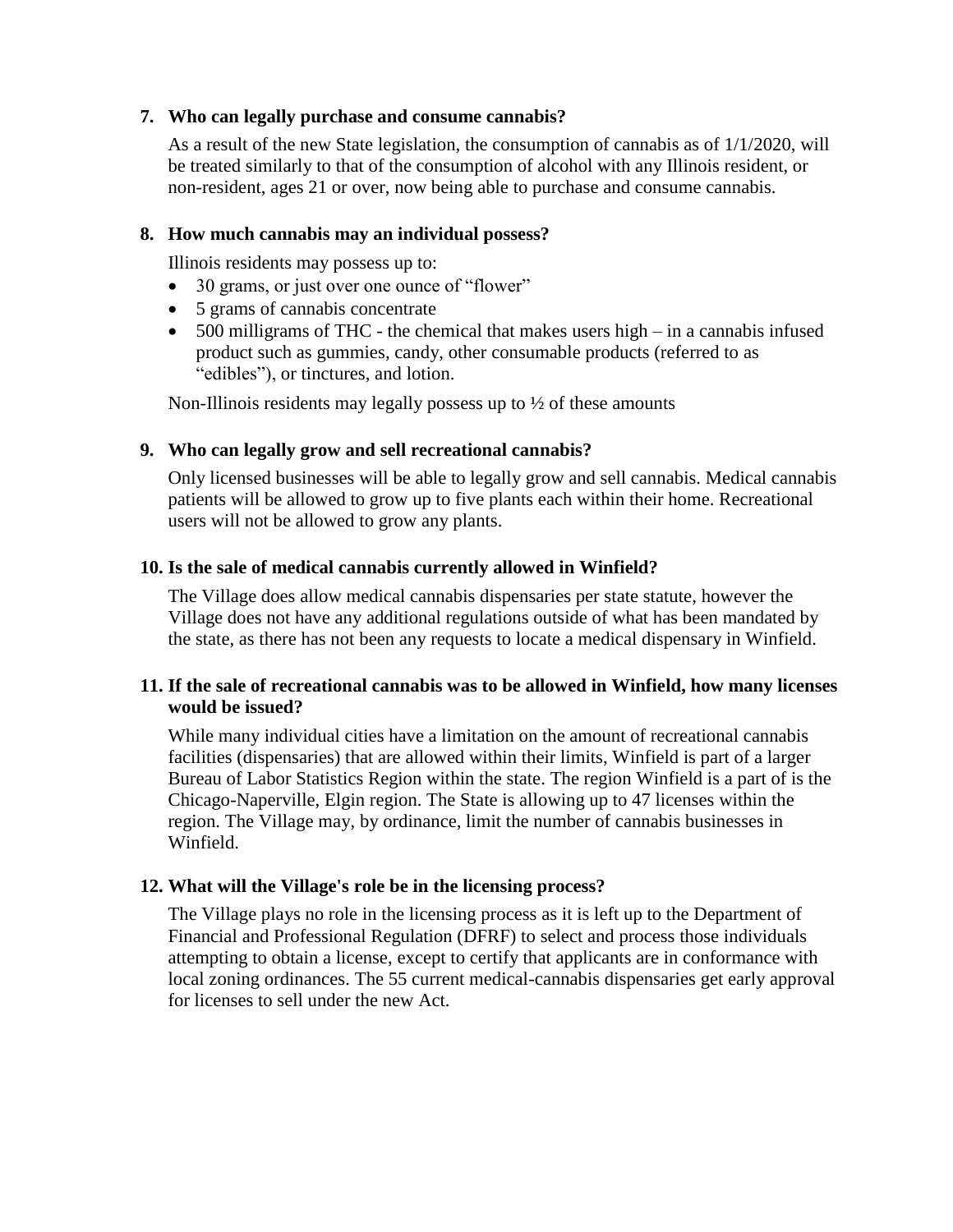## **13. What is the licensing timeline?**

The 55 current medical-cannabis dispensaries get early approval for licenses to sell under the new Act. They may apply to dispense recreational pot at their current stores and for a license for a second location, meaning the state could have 110 recreational pot outlets by the time sales start January 1, 2020.

- August 19, 2019 Illinois Department of Financial and Professional Regulation released applications for Early Approval Adult Use Dispensing Organization License – Same Site and Secondary Site.
- October 15, 2019, applications for up to 75 dispensaries will be made available. These new businesses will serve in addition to medical dispensaries that get approval to serve adult consumers during the transition.
- January 1, 2020, Current medical cannabis dispensaries and cultivation centers that received early approval licenses from the State may begin recreational cannabis sales operations.
- January 7, 2020, applications for infusers, transporters, and a new category of cultivator called a craft grower will be published for business applicants by the state.
- May 1, 2020, new dispensaries licenses will be issued, and the state will begin a disparity and market study of the cannabis industry.
- July 1, 2020, up to 40 craft grower and infuser licenses will be issued, along with an unlimited number of transporter licenses.

The Act allows for up to 47 dispensary licenses to be awarded within the "Chicago-Naperville-Elgin" region by May 1, 2020. The applications for such licenses shall be available by October 1. Once the disparity and market studies are complete, the state can issue additional licenses if needed. These licenses must take into account the findings of the disparity study.

# **14. How is cannabis taxed?**

Sales will be taxed by the state at 10% for cannabis with THC levels at or less than 35%; 25% for cannabis with THC levels above 35%; and 20% for cannabis infused products such as edibles. This is in addition to standard state and local sales taxes. Additionally, municipalities may add a special tax of up to 3% and counties may add a special tax up to 3.75% in unincorporated areas.

The municipal cannabis sales tax will be collected and enforced by the Illinois Department of Revenue (IDR), which is entitled to retain 1.5% of the amount distributed to each municipality as an administrative fee.

While the Act presently would allow for the tax to be effective not sooner than September 1, 2020, the Illinois Municipal League (IML) recommends that municipalities consider adopting the tax ordinance imposing the tax effective on January 1, 2020, and certify the ordinance to the IDR by October 1, 2019, in anticipation of a legislative amendment to the Act that may authorize the local tax as of January 1, 2020.

Additional taxes will be collected by other government bodies including a cultivation privilege tax, cannabis purchaser excise tax, cannabis county retailers' occupation tax. State tax revenue will be placed in the Cannabis Regulation Fund. The Department of Revenue projects that this industry will generate over \$57 million in tax revenue and licensing fees in FY20.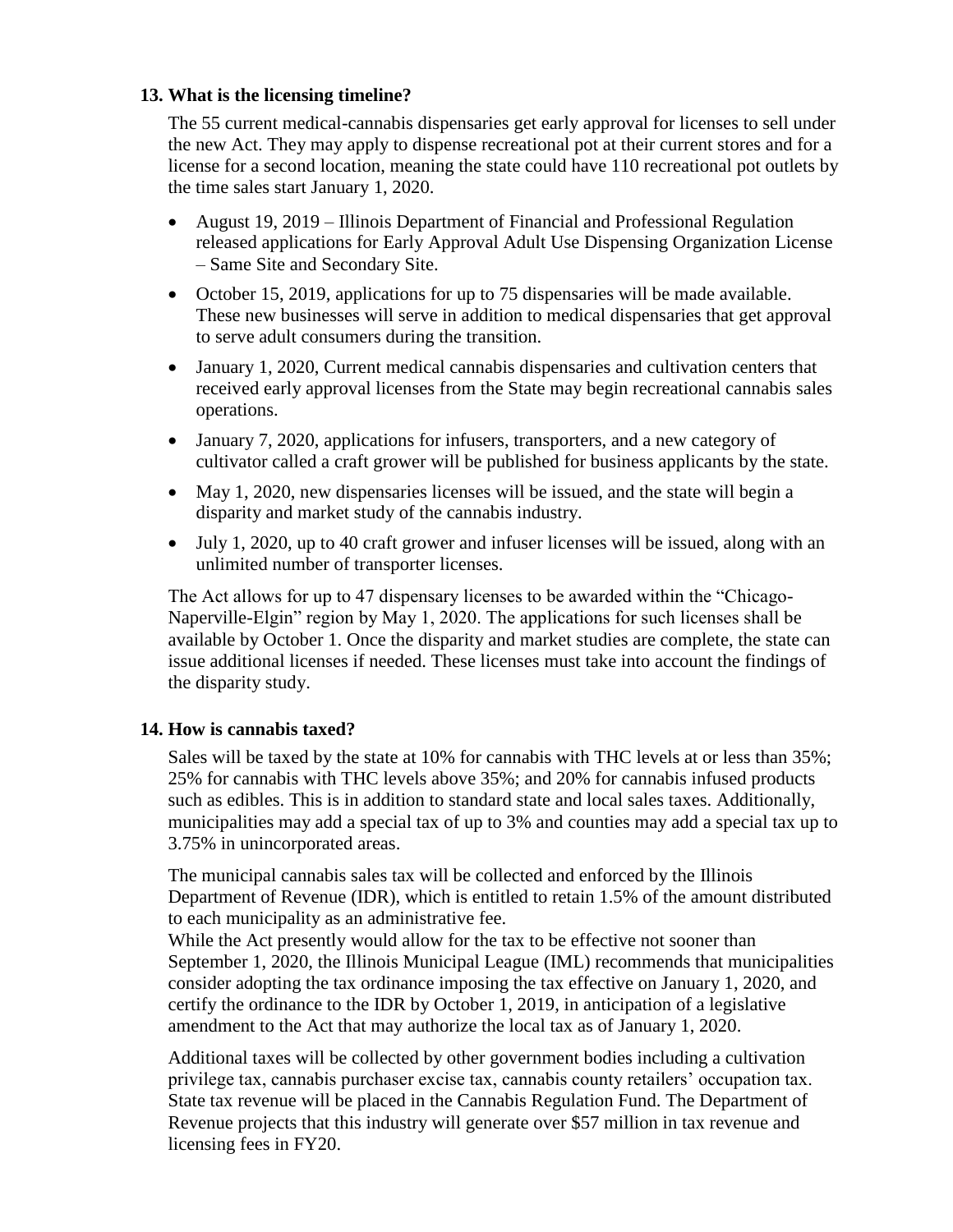## **15. How will the potential tax revenue generated be used by the State of Illinois**?

Within the Act, distribution of government proceeds collected by the State associated with the sale of recreational cannabis was established as follows:

- 20% to State mental health services and substance abuse programs
- 10% to pay unpaid State bills
- 35% to the State General Revenue Fund
- 2% to public education and safety campaigns
- 8% to the Local Government Distributive Fund, for prevention and training for law enforcement
- 25% for identified social equity programs

## **16. How much potential tax revenue from recreational cannabis could be generated locally for Winfield?**

Under the CRTA, municipalities are allowed to add a 3% sales tax to local sales, which will be in addition to the current 1% shared sales tax from the state and the 0.5% non-home rule sales tax. This means that the Village could receive up to 4.5% sales tax on gross recreational cannabis sales. For example, if a dispensary that located in Winfield had \$10 million in gross cannabis sales, this would generate \$450,000 in sales taxes locally. A number of recent projections in Illinois have suggested municipalities may see \$400,000 - \$600,000 in sales taxes from recreational cannabis. However, there are many variables that may impact projections of how much sales tax could be generated.

## **17. How can a town that allows recreational dispensaries use the tax revenue?**

Sales tax revenues can be used to offset increased Police costs expected from statewide legalization and other needs of the Village.

## **18. Does the Act place limits on cannabis advertising?**

The Act bans any sign that makes any health, medicinal, or therapeutic claims about cannabis or cannabis products, includes the image of a cannabis leaf or bud, or advertises to minors (such as including cartoons, toys, or animals). Packaging will require warnings about cannabis consumption. In addition, advertisement is prohibited on publicly owned or operated property, within 1,000 feet of schools, playgrounds, recreation facilities, child care centers, public parks, public libraries, or game arcades. Promotional giveaways are also prohibited.

## **19. How do federal laws affect Illinois' law?**

Although cannabis remains illegal at the federal level, federal law enforcement has rarely interfered with individuals possessing the state regulated legal amount or businesses complying with state enforced programs. Any questions related to Federal or State regulations should be directed to the proper agencies.